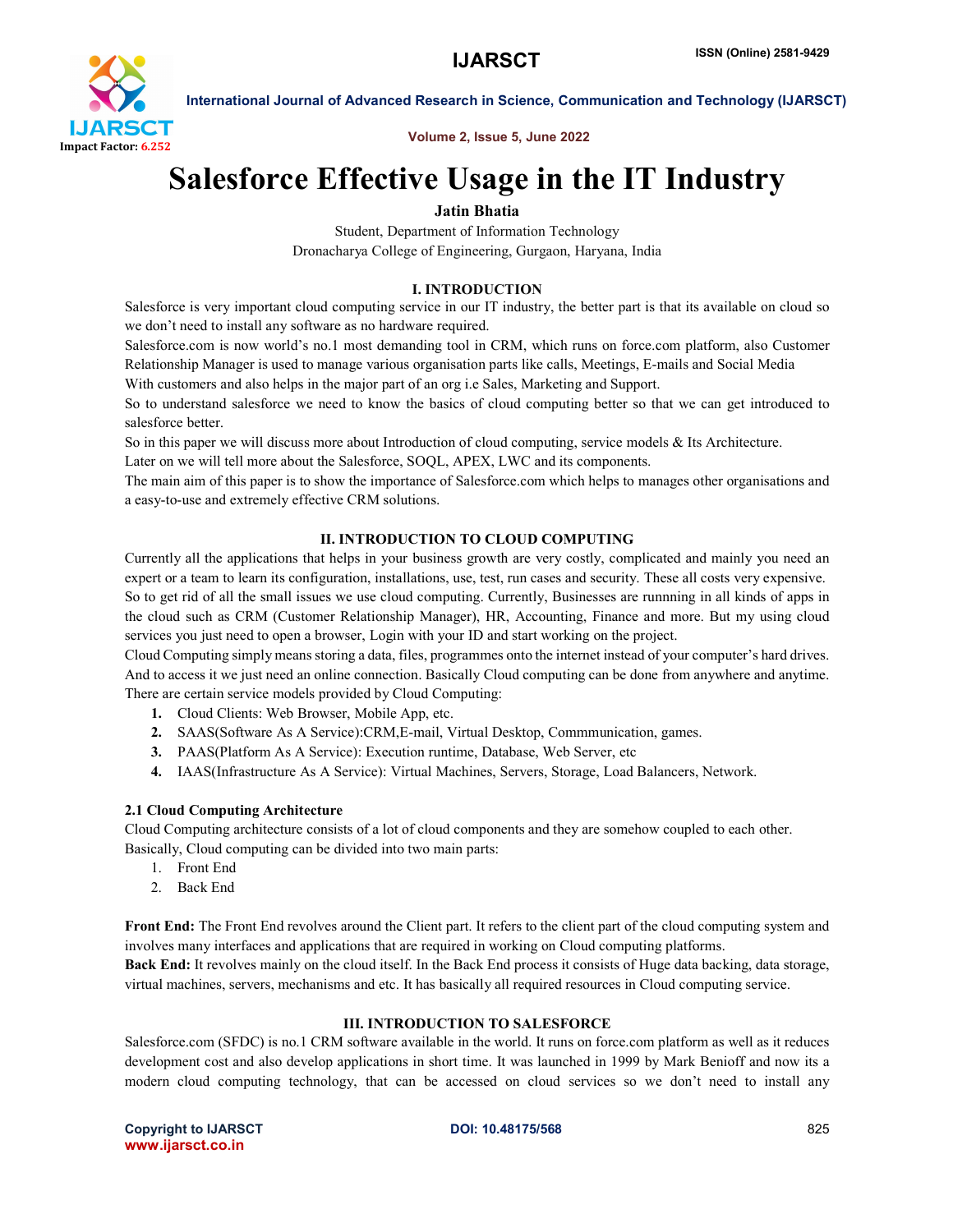

International Journal of Advanced Research in Science, Communication and Technology (IJARSCT)

#### Volume 2, Issue 5, June 2022

softwares/hardwares on to your computer just a system and internet connection would help you get accessed to the salesforce. Now, you would think what we can do in salesforce..

# 3.1 Importance of Salesforce

We can develop our own custom applications for both mobile and desktop use.

Also if you need any application on demand generally, Salesforce admin is the person which can help you get that also you can buy from app exchange.

App Exchange is a market place to sell out our custom applications as well as to buy out applications from app exchange easily.

Also, SFDC upgrades itself in the form of weather. Yes it upgrades itself three times per year. Each year it releases its upgrade in winters, summers and springs.

### 3.2 Reasons for Using SFDC

- 1. It is most demanding and world's number 1 CRM.
- 2. It improves growth of businesses.
- 3. The cost of development is less as it uses its own Force.com.
- 4. We can sell out our custom application on app exchange and even purchase from their according to our requirement.
- 5. It also involves cloud services so you don't need to install any software/hardware in your computer.
- 6. Salesforce helps in improvement of management services in any organisation.
- 7. Salesforce also help in getting the analytics reports and dashboards to know which type of customer goes for which products.
- 8. Proper charts and dashboards could easily be created on the salesforce platform.
- 9. It also reduces cost related with Sales,Services and Marketing.

### IV. SOQL

For generating custom queries we use SOQL (Salesforce Object Query Language) to build those stings. Its further used in Apex Statements, Visualforce and etc.

But there is not a lot of thing to worry, SOQL is very similar to SQL(Structured Query Language) that means it uses the same operators for the functions.

> SELECT FROM WHERE

### 4.1 Force.Com IDE

It is an application used to create, modify of salesforce applications. It is mainly used on Eclipse platform which allows us to code, compile, test, package and deploy all from within IDE.Force.com IDE also allows you to create a project on which multiple team members can create, develop and use the features against a shared source code.

### 4.2 CRM

From the beginning I was mentioning about the CRM. As Salesforce mostly helps in developing and improving the CRM. Salesforce is very much demanding in IT industry right now and with CRM, we can easily store the data of our customers and could also look out for the loops holes. CRM generates Accounts, Leads and Sales opportunities in one central location, so that it can be accessed by other's too. CRM is a system for managing a company's relation with the current customers and the future ones.

CRM involves technology to organise, automate and sync all the basic components of sales, marketing and customer service. CRM is way easy to use for business professionals in the industry.